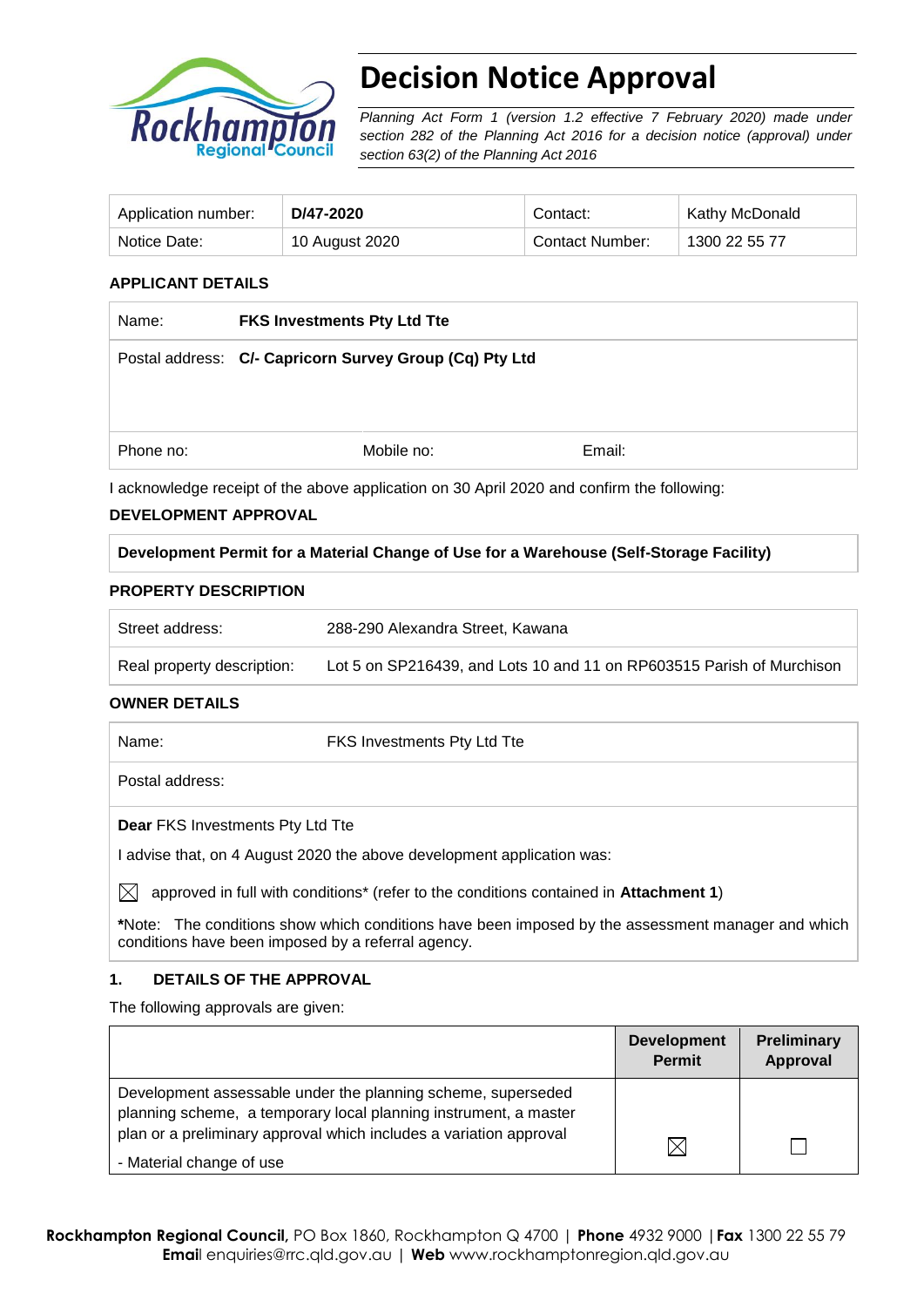## **2. CONDITIONS**

This approval is subject to the conditions in Attachment 1.

#### **3. FURTHER DEVELOPMENT PERMITS REQUIRED**

Please be advised that the following development permits are required to be obtained before the development can be carried out:

| Type of development permit required | Subject of the required development permit |
|-------------------------------------|--------------------------------------------|
| <b>Operational Works</b>            | Road Works                                 |
|                                     | <b>Access and Parking Works</b>            |
|                                     | Stormwater Works                           |
|                                     | Site Works                                 |
|                                     | Roof and Allotment Drainage Works          |
| <b>Building Works</b>               |                                            |

#### **4. REFERRAL AGENCIES NIL**

## **5. THE APPROVED PLANS**

**The approved development must be completed and maintained generally in accordance with the approved drawings and documents:**

| <b>Drawing/report title</b>                     | <b>Prepared by</b>                         | <b>Date</b>   | <b>Reference</b><br>number | <b>Rev</b>     |
|-------------------------------------------------|--------------------------------------------|---------------|----------------------------|----------------|
| Site Plan                                       | Storcad                                    | 17 April 2020 | 176-1 A-001                | 2              |
| Building A Floor / Section Plan                 | Storcad                                    | 17 April 2020 | 176-1 A-002                | $\overline{2}$ |
| <b>Building A Elevations</b>                    | Storcad                                    | 17 April 2020 | 176-1 A-003                | $\overline{2}$ |
| Building B Floor / Section Plan                 | Storcad                                    | 17 April 2020 | 176-1 A-004                | $\overline{2}$ |
| <b>Building B Elevations</b>                    | Storcad                                    | 17 April 2020 | 176-1 A-005                | $\overline{2}$ |
| Building C Floor / Section Plan                 | Storcad                                    | 17 April 2020 | 176-1 A-006                | $\overline{2}$ |
| <b>Building C Elevations</b>                    | Storcad                                    | 17 April 2020 | 176-1 A-007                | 2              |
| <b>Site Based Stormwater</b><br>Management Plan | Milanovic Neale<br>Consulting<br>Engineers | 7 July 2020   | S <sub>12451</sub>         | A              |

## **6. CURRENCY PERIOD FOR THE APPROVAL (s.85 of the** *Planning Act***)**

The standard currency periods stated in section 85 of *Planning Act 2016* apply to each aspect of development in this approval, if not stated in the conditions of approval attached.

#### **7. STATEMENT OF REASONS**

| <b>Description of the</b><br>development | The proposed development is for a Material Change of Use for a<br>Warehouse (Self-Storage Facility)                                                                                                                                                                                                                                                             |  |  |
|------------------------------------------|-----------------------------------------------------------------------------------------------------------------------------------------------------------------------------------------------------------------------------------------------------------------------------------------------------------------------------------------------------------------|--|--|
| <b>Reasons for Decision</b>              | The proposed use does not compromise the strategic framework in the<br>a)<br>Rockhampton Region Planning Scheme 2015;                                                                                                                                                                                                                                           |  |  |
|                                          | Assessment of the development against the relevant zone purpose,<br>b)<br>planning scheme codes and planning scheme policies demonstrates<br>that the proposed development will not cause significant adverse<br>impacts on the surrounding natural environment, built environment and<br>infrastructure, community facilities, or local character and amenity; |  |  |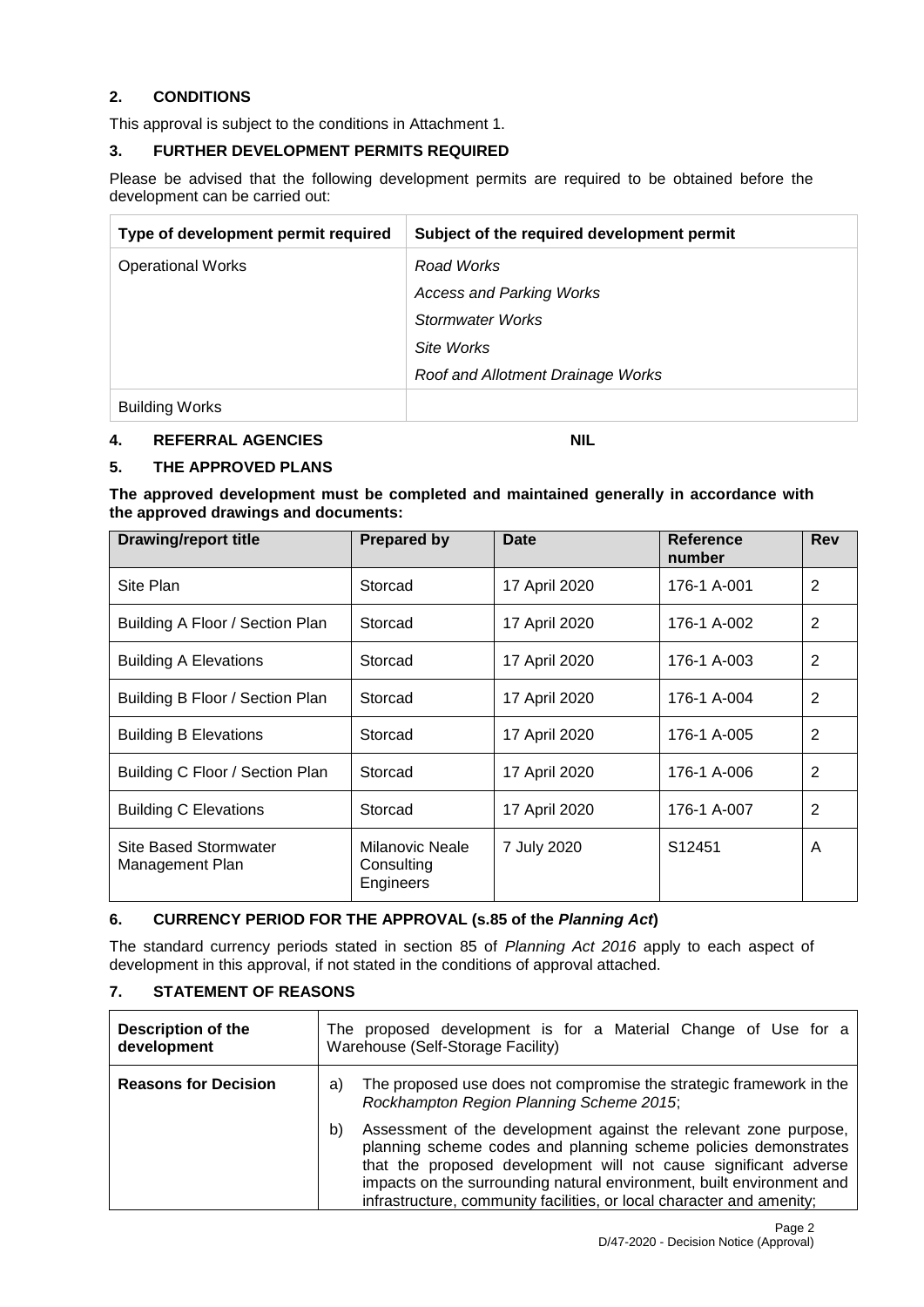|                                                 | The proposed development does not compromise the relevant State<br>C)<br>Planning Policy; and                                                                                                                                                        |                                                                                                                                                                                                                                                                                                                                                                                                          |  |
|-------------------------------------------------|------------------------------------------------------------------------------------------------------------------------------------------------------------------------------------------------------------------------------------------------------|----------------------------------------------------------------------------------------------------------------------------------------------------------------------------------------------------------------------------------------------------------------------------------------------------------------------------------------------------------------------------------------------------------|--|
|                                                 | d)<br>On balance, the application should be approved because the<br>circumstances favour Council exercising its discretion to approve the<br>application even though the development does not comply with an<br>aspect of the assessment benchmarks. |                                                                                                                                                                                                                                                                                                                                                                                                          |  |
| <b>Assessment Benchmarks</b>                    | The proposed development was assessed against the following<br>assessment benchmarks:                                                                                                                                                                |                                                                                                                                                                                                                                                                                                                                                                                                          |  |
|                                                 | Low Impact Industry Zone Code;                                                                                                                                                                                                                       |                                                                                                                                                                                                                                                                                                                                                                                                          |  |
|                                                 | $\bullet$                                                                                                                                                                                                                                            | Access, Parking and Transport Code;                                                                                                                                                                                                                                                                                                                                                                      |  |
|                                                 | Landscape Code;                                                                                                                                                                                                                                      |                                                                                                                                                                                                                                                                                                                                                                                                          |  |
|                                                 | Stormwater Management Code;<br>٠                                                                                                                                                                                                                     |                                                                                                                                                                                                                                                                                                                                                                                                          |  |
|                                                 | Waste Management Code; and                                                                                                                                                                                                                           |                                                                                                                                                                                                                                                                                                                                                                                                          |  |
|                                                 | Water and Sewer Code.                                                                                                                                                                                                                                |                                                                                                                                                                                                                                                                                                                                                                                                          |  |
| <b>Compliance with</b><br>assessment benchmarks | The development was assessed against all of the assessment benchmarks<br>listed above and complies with all of these with the exception listed below.                                                                                                |                                                                                                                                                                                                                                                                                                                                                                                                          |  |
|                                                 | <b>Assessment</b><br>compliance with benchmark<br><b>Benchmark</b>                                                                                                                                                                                   |                                                                                                                                                                                                                                                                                                                                                                                                          |  |
|                                                 |                                                                                                                                                                                                                                                      | Reasons for the approval despite non-                                                                                                                                                                                                                                                                                                                                                                    |  |
|                                                 | Access, Parking and<br><b>Transport Code</b><br>(PO5)                                                                                                                                                                                                | The applicant has only proposed two (2) car<br>parking spaces as part of the proposal. The<br>prescribed rate requires 22 spaces, however the<br>adjoining site and existing use have a similar<br>number which has adequately catered to the<br>operational requirements of the development<br>since its establishment, and the use of self-<br>storage facility does not require long term<br>parking. |  |
|                                                 |                                                                                                                                                                                                                                                      | Therefore, the proposal is considered to achieve<br>the performance outcome.                                                                                                                                                                                                                                                                                                                             |  |
| <b>Matters prescribed by</b>                    | The State Planning Policy - Part E;<br>(1)                                                                                                                                                                                                           |                                                                                                                                                                                                                                                                                                                                                                                                          |  |
| regulation                                      | (ii)                                                                                                                                                                                                                                                 | The Central Queensland Regional Plan;                                                                                                                                                                                                                                                                                                                                                                    |  |
|                                                 |                                                                                                                                                                                                                                                      | (iii) The Rockhampton Region Planning Scheme 2015.                                                                                                                                                                                                                                                                                                                                                       |  |

## **8. APPEAL RIGHTS**

The rights of an applicant to appeal to a tribunal or the Planning and Environment Court against a decision about a development application are set out in chapter 6, part 1 of the *Planning Act 2016*. There may also be a right to make an application for a declaration by a tribunal (see chapter 6, part 2 of the *Planning Act 2016).*

### *Appeal by an applicant*

An applicant for a development application may appeal to the Planning and Environment Court against the following:

- the refusal of all or part of the development application
- a provision of the development approval
- the decision to give a preliminary approval when a development permit was applied for
- a deemed refusal of the development application.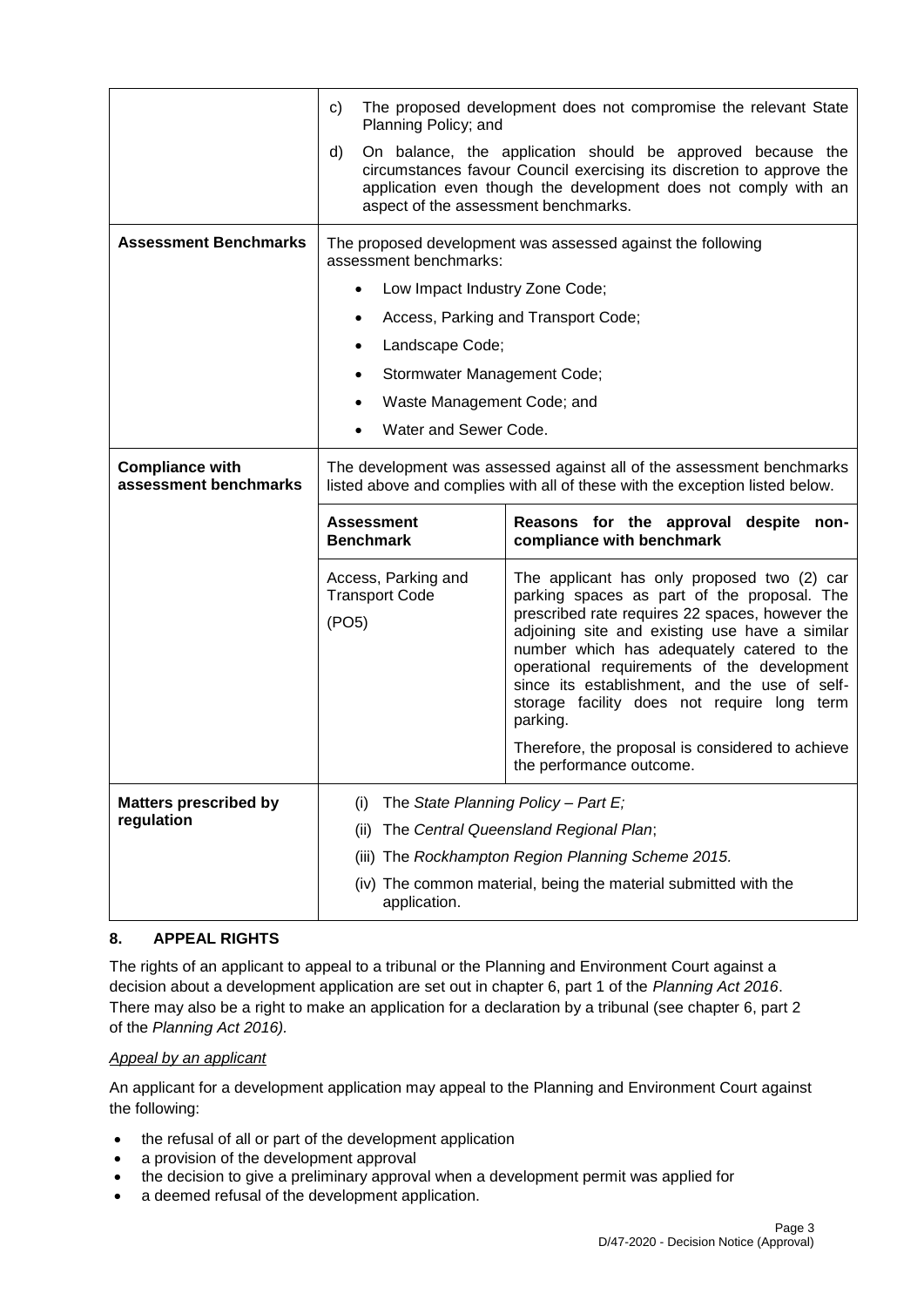An applicant may also have a right to appeal to the Development tribunal. For more information, see schedule 1 of the *Planning Act 2016*.

The timeframes for starting an appeal in the Planning and Environment Court are set out in section 229 of the *Planning Act 2016*.

**Attachment 2** is an extract from the *Planning Act 2016* that sets out the applicant's appeal rights and the appeal rights of a submitter.

#### **9. WHEN THE DEVELOPMENT APPROVAL TAKES EFFECT**

This development approval takes effect:

From the time the decision notice is given  $-$  if there is no submitter and the applicant does not appeal the decision to the court.

Or

When the submitter's appeal period ends  $-$  if there is a submitter and the applicant does not appeal the decision to the court.

Or

Subject to the decision of the court, when the appeal is finally decided  $-$  if an appeal is made to the court.

#### **10. ASSESSMENT MANAGER**

| Name: | Tarnya Fitzgibbon      | Signature: | Date: 10 August 2020 |
|-------|------------------------|------------|----------------------|
|       | <b>COORDINATOR</b>     |            |                      |
|       | DEVELOPMENT ASSESSMENT |            |                      |

#### **Attachment 1 – Conditions of the approval**

*Part 1* **–** *Conditions imposed by the assessment manager [Note: where a condition is imposed about infrastructure under Chapter 4 of the Planning Act 2016, the relevant provision of the Act under which this condition was imposed must be specified.]*

#### **Attachment 2—Extract on appeal rights**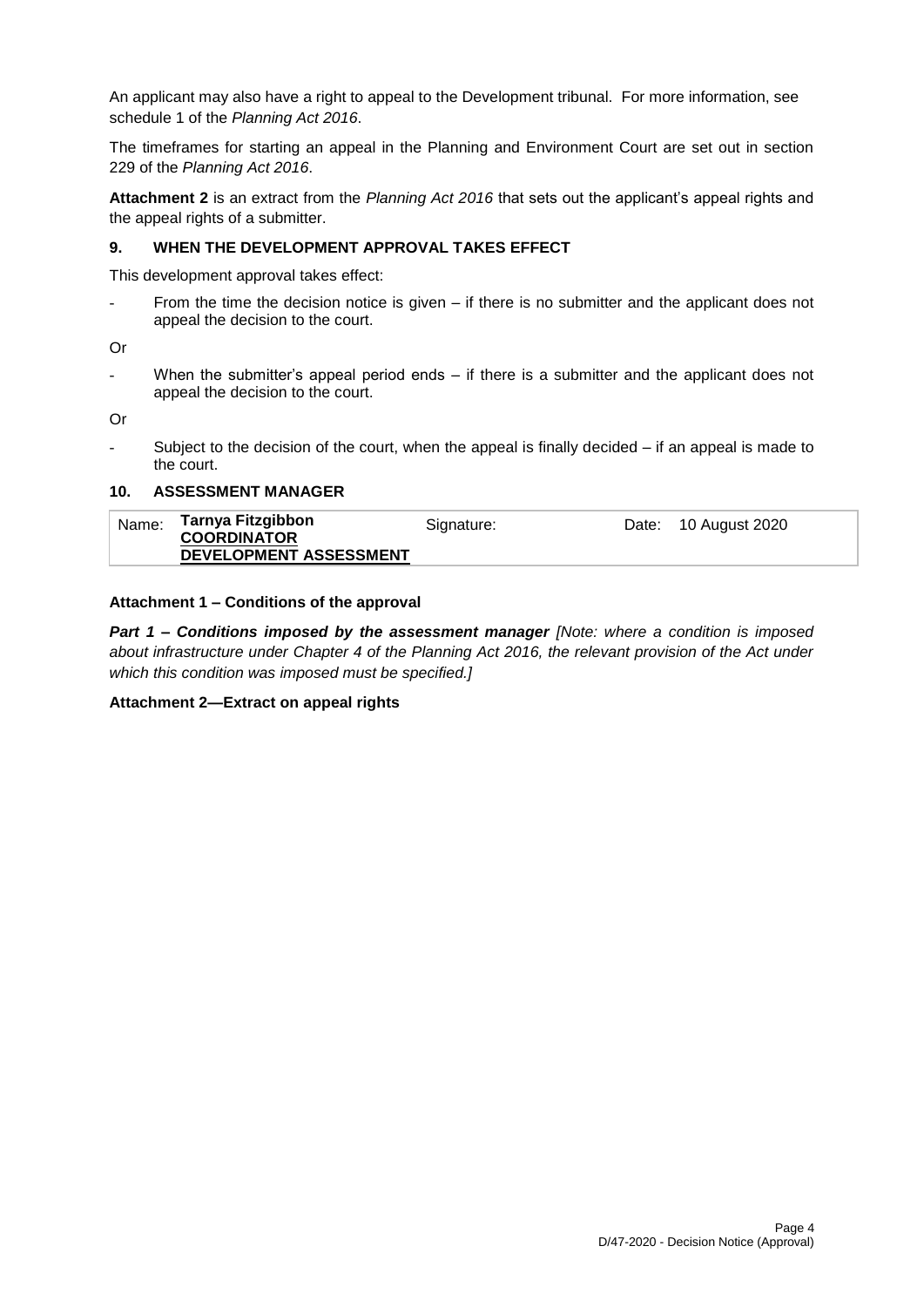

## **Attachment 1 – Part 1 Rockhampton Regional Council Conditions**

*Planning Act 2016*

- 1.0 ADMINISTRATION
- 1.1 The Developer and their employee, agent, contractor or invitee is responsible for ensuring compliance with the conditions of this development approval.
- 1.2 Where these Conditions refer to "Council" in relation to requiring Council to approve or to be satisfied as to any matter, or conferring on the Council a function, power or discretion, that role may be fulfilled in whole or in part by a delegate appointed for that purpose by the Council.
- 1.3 All conditions, works, or requirements of this development approval must be undertaken, completed, and be accompanied by a Compliance Certificate for any operational works required by this development approval:
	- 1.3.1 to Council's satisfaction;
	- 1.3.2 at no cost to Council; and
	- 1.3.3 prior to the commencement of the use,

unless otherwise stated.

- 1.4 Infrastructure requirements of this development approval must be contributed to the relevant authorities, where applicable, at no cost to Council, prior to the commencement of the use, unless otherwise stated.
- 1.5 The following further Development Permits must be obtained prior to the commencement of any works associated with their purposes:
	- 1.5.1 Operational Works:
		- (i) Road Works;
		- (ii) Access and Parking Works;
		- (iii) Stormwater Works;
		- (iv) Roof and Allotment Drainage;
		- (v) Site Works; and
	- 1.5.2 Building Works.
- 1.6 All Development Permits for Operational Works must be obtained prior to the issue of a Development Permit for Building Works.
- 1.7 All works must be designed, constructed and maintained in accordance with the relevant Council policies, guidelines and standards, unless otherwise stated.
- 1.8 All engineering drawings/specifications, design and construction works must be in accordance with the requirements of the relevant *Australian Standards* and must be approved, supervised and certified by a Registered Professional Engineer of Queensland.
- 1.9 Lot 5 on SP216439, Lot 10 on RP603515 and Lot 11 on RP603515 must be amalgamated and registered as one lot prior to the commencement of the use.
- 2.0 APPROVED PLANS AND DOCUMENTS
- 2.1 The approved development must be completed and maintained generally in accordance with the approved plans and documents, except where amended by any condition of this development approval: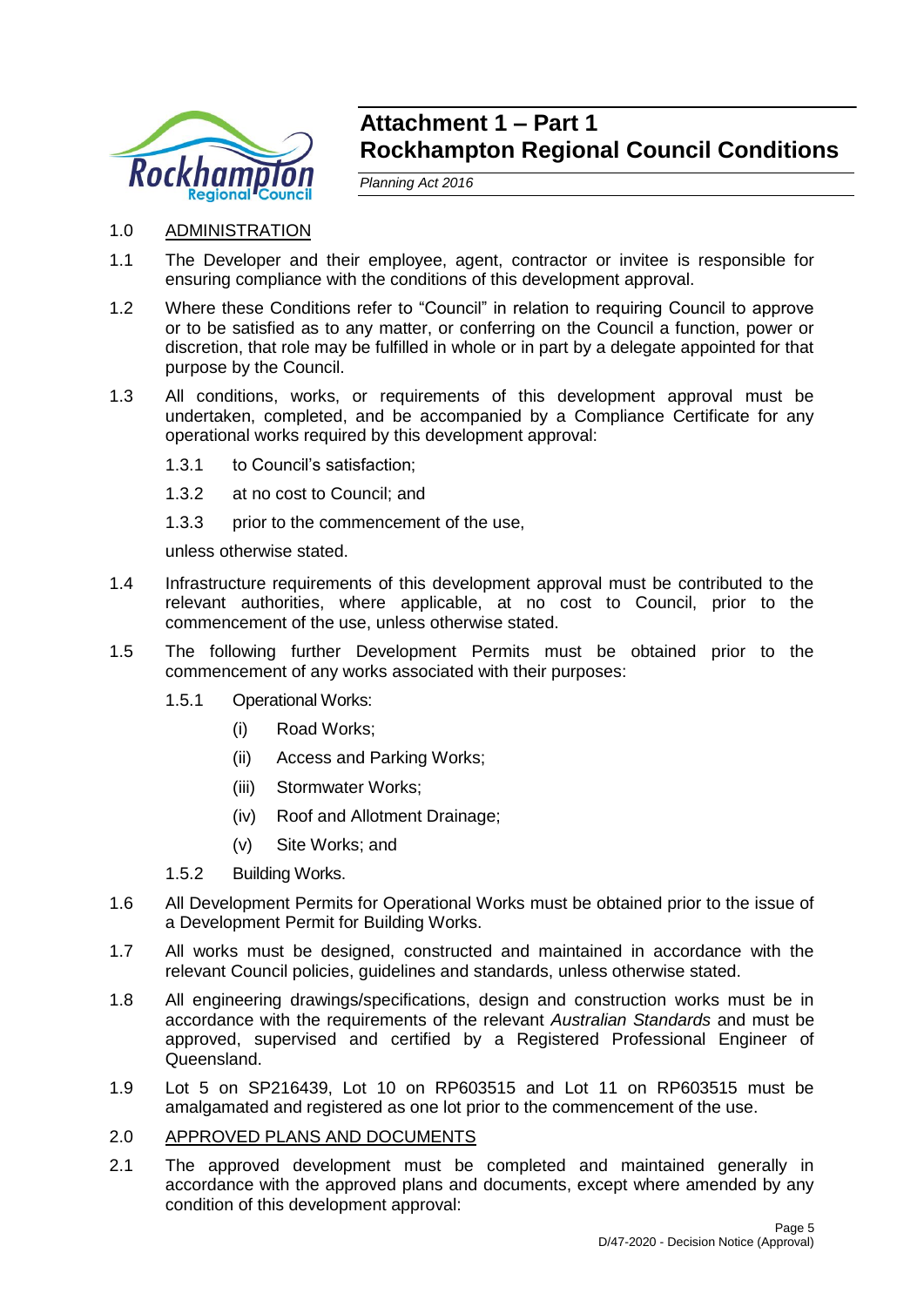| <b>Drawing/report</b><br>title              | <b>Prepared by</b>                                | <b>Date</b>   | <b>Reference</b><br>number | <b>Rev</b>     |
|---------------------------------------------|---------------------------------------------------|---------------|----------------------------|----------------|
| Site Plan                                   | Storcad                                           | 17 April 2020 | 176-1 A-001                | 2              |
| Building A Floor /<br><b>Section Plan</b>   | Storcad                                           | 17 April 2020 | 176-1 A-002                | $\overline{2}$ |
| <b>Building A</b><br>Elevations             | Storcad                                           | 17 April 2020 | 176-1 A-003                | $\overline{2}$ |
| Building B Floor /<br><b>Section Plan</b>   | Storcad                                           | 17 April 2020 | 176-1 A-004                | $\overline{2}$ |
| <b>Building B</b><br>Elevations             | Storcad                                           | 17 April 2020 | 176-1 A-005                | 2              |
| Building C Floor /<br><b>Section Plan</b>   | Storcad                                           | 17 April 2020 | 176-1 A-006                | $\overline{2}$ |
| <b>Building C</b><br>Elevations             | Storcad                                           | 17 April 2020 | 176-1 A-007                | $\overline{2}$ |
| Site Based<br>Stormwater<br>Management Plan | <b>Milanovic Neale</b><br>Consulting<br>Engineers | 7 July 2020   | S12451                     | A              |

- 2.2 Where there is any conflict between the conditions of this development approval and the details shown on the approved plans and documents, the conditions of this development approval must prevail.
- 2.3 Where conditions require the above plans or documents to be amended, the revised document(s) must be submitted for approval by Council prior to the submission of an application for a Development Permit for Operational Works.

## 3.0 ROAD WORKS

- 3.1 A Development Permit for Operational Works (road works) must be obtained prior to the commencement of any road works required by this development approval.
- 3.2 All road works must be designed and constructed in accordance with the approved plans (refer to condition 2.1), *Capricorn Municipal Development Guidelines*, relevant *Australian Standards* and *Austroads Guidelines* and the provisions of a Development Permit for Operational Works (road works).
- 3.3 A concrete pathway, with a minimum width of 1.2 metres, must be constructed on the eastern side of Alexandra Street for the full frontage of Lot 10 and Lot 11 on RP603515.
- 3.4 All pathways must be designed and constructed in accordance with *Australian Standard AS1428 "Design for access and mobility"*.

### 4.0 ACCESS AND PARKING WORKS

- 4.1 A Development Permit for Operational Works (access and parking works) must be obtained prior to the commencement of any access and parking works on the development site.
- 4.2 All access and parking works must be designed and constructed in accordance with the approved plans (refer to condition 2.1), *Capricorn Municipal Development Guidelines*, *Australian Standard AS2890 "Parking facilities"* and the provisions of a Development Permit for Operational Works (access and parking works).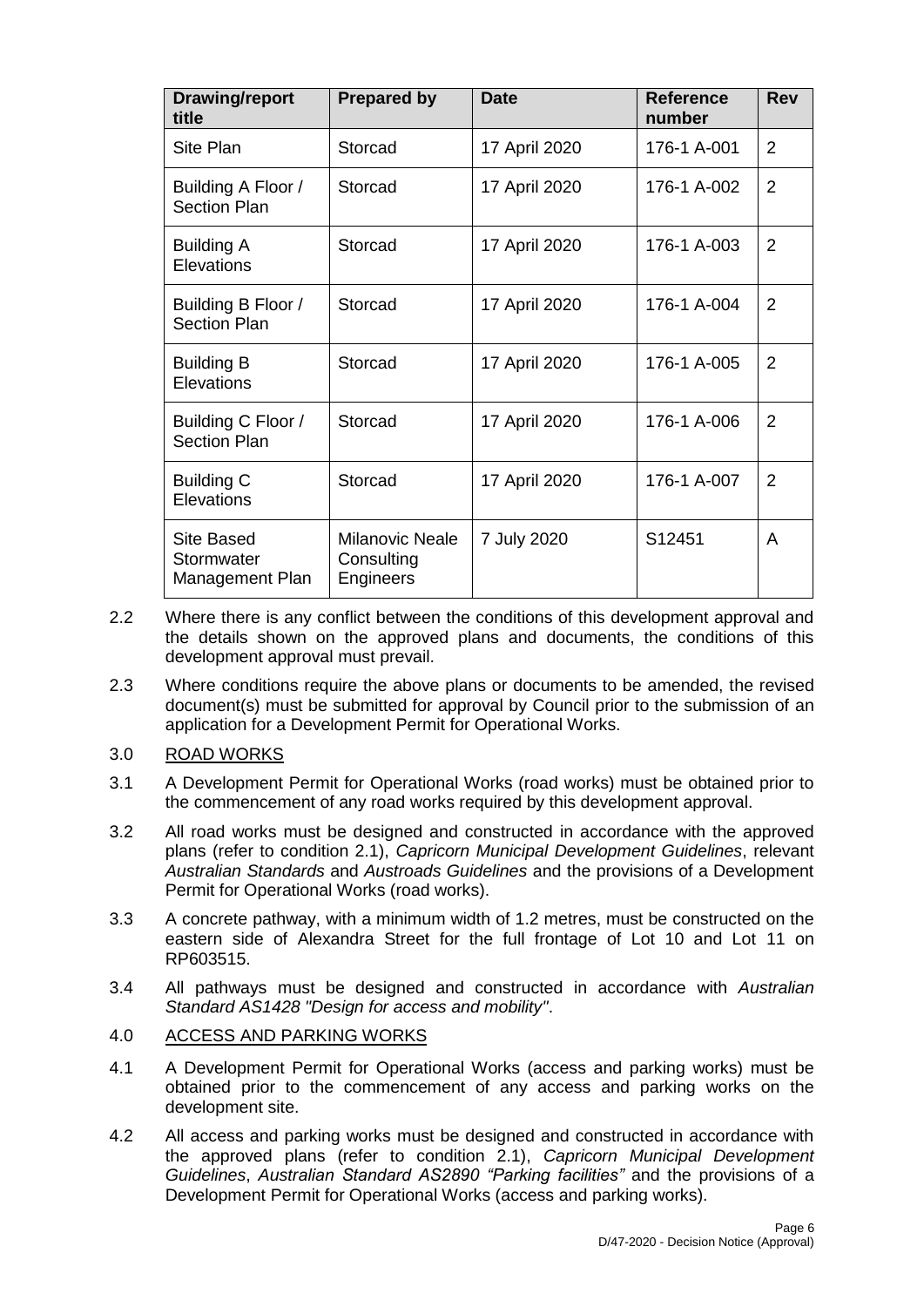- 4.3 All access, parking and manoeuvring areas associated with the proposed development must be concrete paved.
- 4.4 The existing southern access from Alexandra Street to the development must be upgraded to comply with the requirements of the *Capricorn Municipal Development Guidelines*.
- 4.5 All vehicles must ingress and egress the development in a forward gear.
- 4.6 A minimum of two (2) parking spaces must be provided on-site in accordance with the approved plans (refer to condition 2.1).
- 4.7 Road signage and pavement markings must be installed in accordance with *Australian Standard AS1742.1 "Manual of uniform traffic control devices".*

## 5.0 SEWERAGE WORKS

5.1 The finished surface of the existing sewerage access chamber must be raised or lowered to a sufficient level to suit the finished surface level and to avoid ponding of stormwater above the top of the chamber. A heavy duty trafficable lid must be provided in the trafficable area.

## 6.0 STORMWATER WORKS

- 6.1 A Development Permit for Operational Works (stormwater works) must be obtained prior to the commencement of any stormwater works required by this development approval.
- 6.2 All stormwater drainage works must be designed and constructed in accordance with the approved plans (refer to condition 2.1), *Queensland Urban Drainage Manual*, *Capricorn Municipal Development Guidelines*, sound engineering practice and the provisions of a Development Permit for Operational Works (stormwater works).
- 6.3 The installation of gross pollutant traps must be in accordance with relevant *Australian Standards* and all maintenance of the proposed gross pollutant traps must be the responsibility of the property owner.
- 6.4 Any application for a Development Permit for Operational Works (stormwater works) must be accompanied by engineering plans with details of any new drainage systems including retention systems, inlet and outlet structures, or the amendment and upgrading of existing drainage systems to implement the proposed drainage strategy.

## 7.0 ROOF AND ALLOTMENT DRAINAGE WORKS

- 7.1 A Development Permit for Operational Works (roof and allotment drainage works) must be obtained prior to the commencement of any drainage works on the development site.
- 7.2 All roof and allotment drainage works must be designed and constructed in accordance with the approved plans (refer to condition 2.1), *Queensland Urban Drainage Manual*, *Capricorn Municipal Development Guidelines*, sound engineering practice and the provisions of a Development Permit for Operational Works (roof and allotment drainage works).
- 7.3 All roof and allotment runoff from the development must be directed to a lawful point of discharge and must not restrict, impair or change the natural flow of runoff water or cause a nuisance to surrounding land or infrastructure.

## 8.0 SITE WORKS

- 8.1 A Development Permit for Operational Works (site works) must be obtained prior to the commencement of any site works on the development site.
- 8.2 Site works must be constructed such that they do not, at any time, in any way restrict, impair or change the natural flow of runoff water, or cause a nuisance or worsening to surrounding land or infrastructure.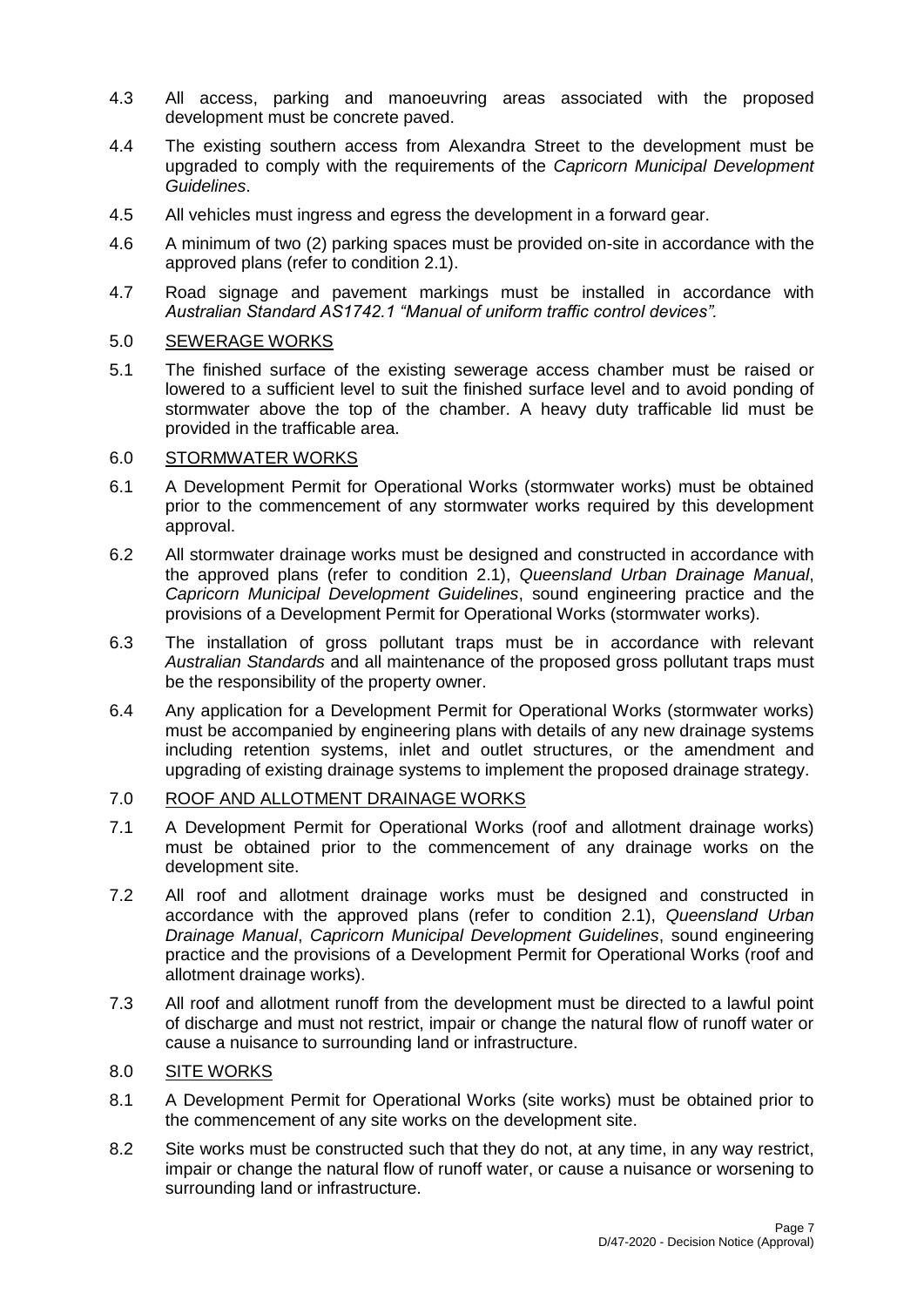8.3 All earthworks must be undertaken in accordance with *Australian Standard AS3798 "Guidelines on earthworks for commercial and residential developments"*.

## 9.0 BUILDING WORKS

- 9.1 All building works for Class 7B buildings must be undertaken in accordance with *Queensland Development Code, Mandatory Part 1.4* for building over or near relevant infrastructure.
- 9.2 Any lighting devices associated with the development, such as sensory lighting, must be positioned on the development site and shielded so as not to cause glare or other nuisance to nearby residents and motorists. Night lighting must be designed, constructed and operated in accordance with *Australian Standard AS4282 "Control of the obtrusive effects of outdoor lighting"*.
- 9.3 Access to and use of the land the subject of this application must comply with the provisions of the *Disability Discrimination Act 1992* and/or the *Anti-Discrimination Act 1991*. If either of those statutes require the provision of access or facilities in a way that is inconsistent with this development approval, those facilities must be provided.

## 10.0 LANDSCAPING WORKS

10.1 All landscaping must be established generally in accordance with the approved plans (refer to condition 2.1). The landscaping must be constructed and/or established prior to the commencement of the use and the landscaped areas must predominantly contain plant species that have low water dependency.

## 11.0 ASSET MANAGEMENT

- 11.1 Any alteration necessary to electricity, telephone, water mains, sewerage mains, and/or public utility installations resulting from the development or in connection with the development, must be undertaken and completed at no cost to Council.
- 11.2 Any damage to existing stormwater, water supply and sewerage infrastructure, kerb and channel, pathway or roadway (including removal of concrete slurry from public land and Council infrastructure), that occurs while any works are being carried out in association with this development approval must be repaired at full cost to the developer. This includes the reinstatement of any existing traffic signs or pavement markings that may have been removed or damaged.
- 11.3 'As Constructed' information pertaining to assets to be handed over to Council and those which may have an impact on Council's existing and future assets must be provided prior to the commencement of the use. This information must be provided in accordance with the *Asset Design and As Constructed Manual (ADAC).*

## 12.0 ENVIRONMENTAL

12.1 An Erosion Control and Stormwater Control Management Plan prepared by a Registered Professional Engineer of Queensland in accordance with the *Capricorn Municipal Design Guidelines*, must be implemented, monitored and maintained for the duration of the development works, and until all exposed soil areas are permanently stabilised (for example, turfed, hydromulched, concreted, and landscaped). The plan must be available on-site for inspection by Council Officers whilst all works are being carried out.

## 13.0 ENVIRONMENTAL HEALTH

- 13.1 Noise emitted from the activity must not cause an environmental nuisance.
- 13.2 Operations on the site must have no significant impact on the amenity of adjoining premises or the surrounding area due to the emission of light, odour, noise or dust.

## 14.0 OPERATING PROCEDURES

14.1 All construction materials, waste, waste skips, machinery and contractors' vehicles must be located and stored or parked within the development site. Storage of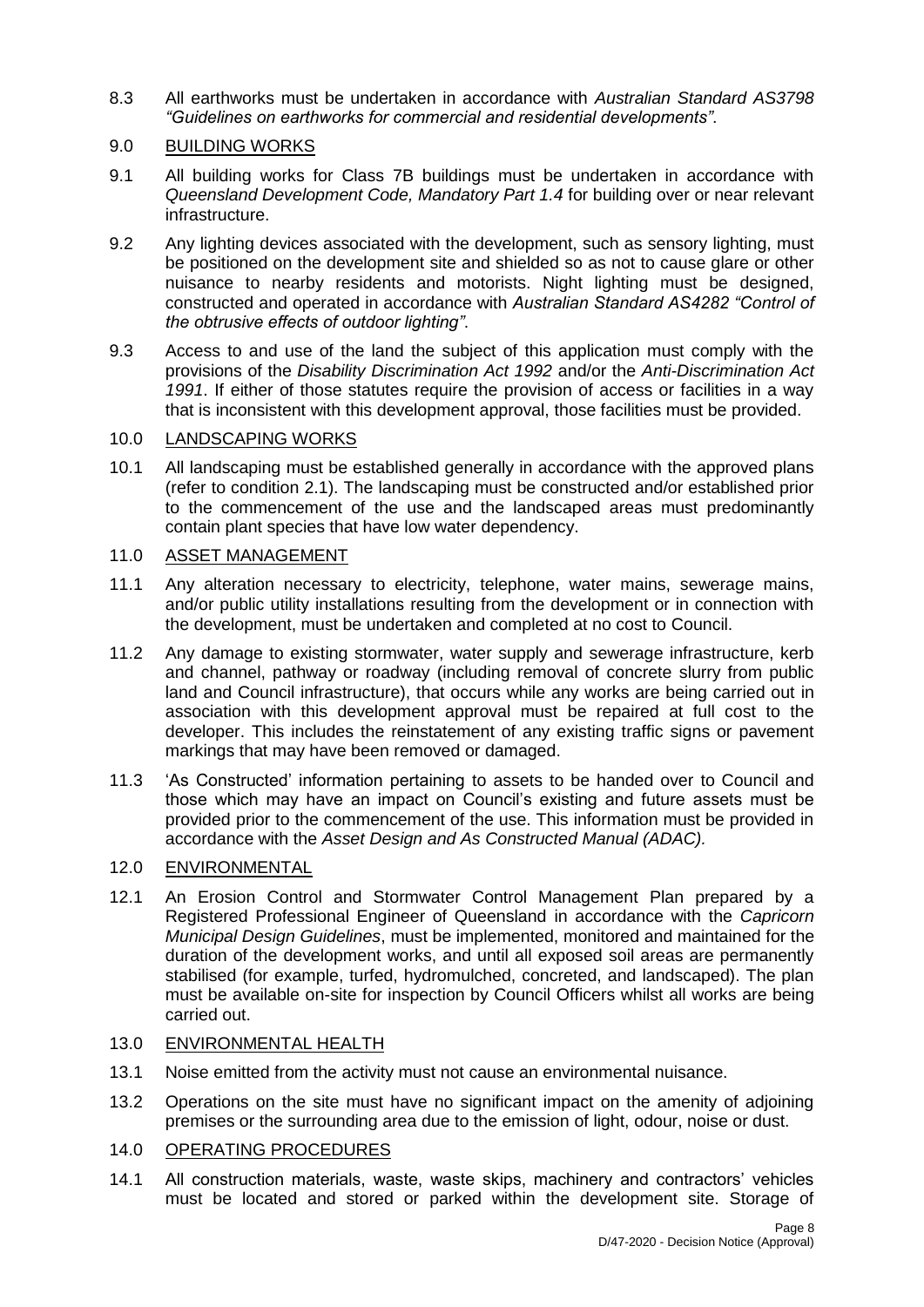materials or parking of construction machinery or contractors' vehicles must not occur within Alexandra Street.

### ADVISORY NOTES

## NOTE 1. Aboriginal Cultural Heritage

It is advised that under section 23 of the *Aboriginal Cultural Heritage Act 2003*, a person who carries out an activity must take all reasonable and practicable measures to ensure the activity does not harm Aboriginal cultural heritage (the "cultural heritage duty of care"). Maximum penalties for breaching the duty of care are listed in the Aboriginal cultural heritage legislation. The information on Aboriginal cultural heritage is available on the Department of Aboriginal and Torres Strait Islander and Partnerships website [www.datsip.qld.gov.au.](http://www.datsip.qld.gov.au/)

#### NOTE 2. General Environmental Duty

General environmental duty under the *Environmental Protection Act 1994* prohibits unlawful environmental nuisance caused by noise, aerosols, particles, dust, ash, fumes, light, odour or smoke beyond the boundaries of the development site during all stages of the development including earthworks, construction and operation.

#### NOTE 3. General Safety Of Public During Construction

The *Work Health and Safety Act 2011* and *Manual of Uniform Traffic Control Devices* must be complied with in carrying out any construction works, and to ensure safe traffic control and safe public access in respect of works being constructed on a road.

#### NOTE 4. Infrastructure Charges Notice

This application is subject to infrastructure charges in accordance with Council policies. The charges are presented on an Infrastructure Charges Notice.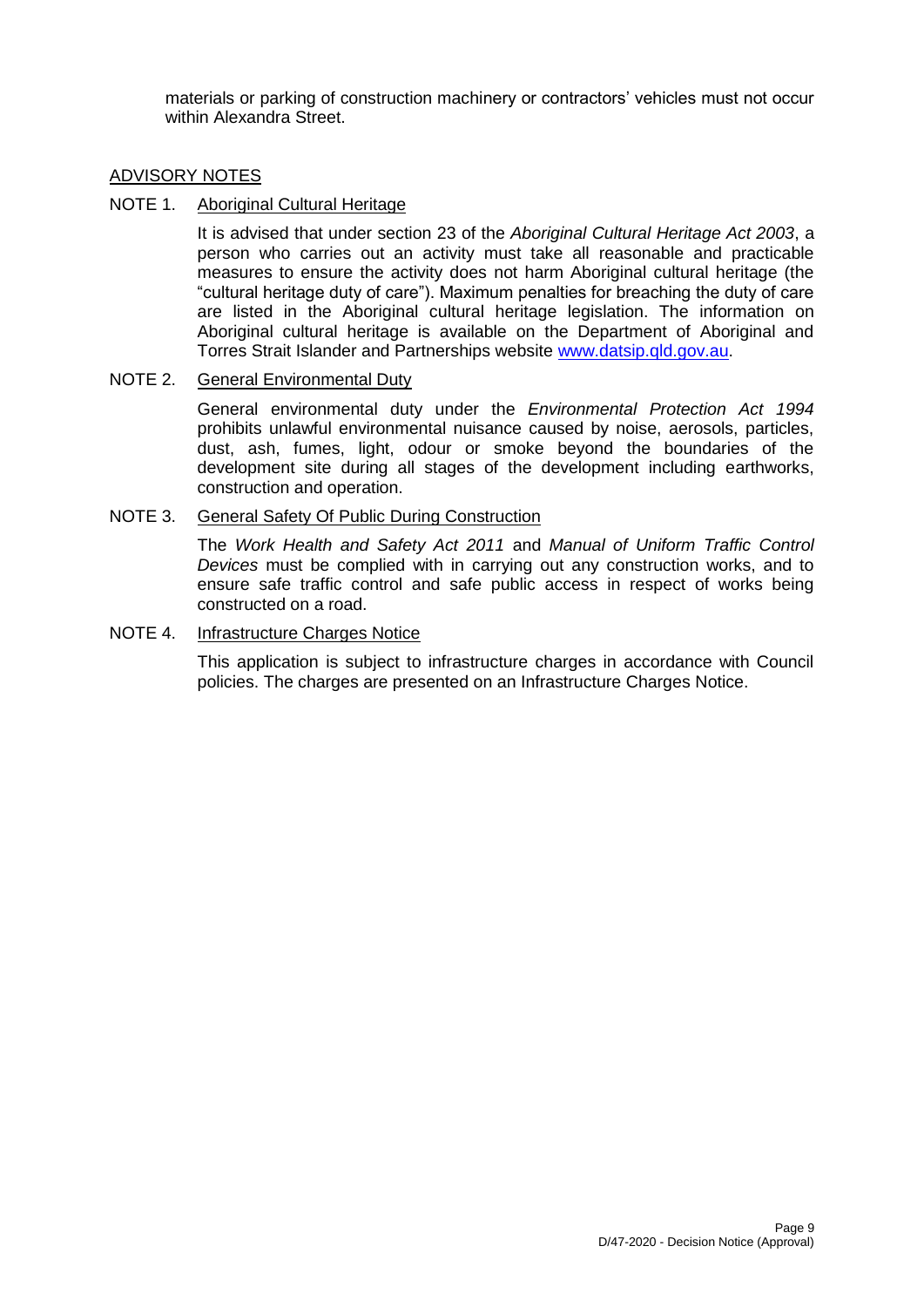

## **Attachment 2 - Appeal Rights**

*PLANNING ACT 2016*

The following is an extract from the *Planning Act 2016 (Chapter 6)*

#### *Appeal rights*

#### *229 Appeals to tribunal or P&E Court*

- (1) Schedule 1 states—
	- (a) matters that may be appealed to— (i)either a tribunal or the P&E Court; or (ii)only a tribunal; or
	- (iii)only the P&E Court; and (b) the person—
		- (i)who may appeal a matter (the **appellant**); and (ii)who is a respondent in an appeal of the matter; and (iii)who is a co-respondent in an appeal of the matter; and
		- (iv)who may elect to be a co-respondent in an appeal of the matter.
- (2) An appellant may start an appeal within the appeal period.
- (3) The **appeal period** is—
	- (a) for an appeal by a building advisory agency—10 business days after a decision notice for the decision is given to the agency or
	- (b) for an appeal against a deemed refusal—at any time after the deemed refusal happens; or
	- (c) for an appeal against a decision of the Minister, under chapter 7, part 4, to register premises or to renew the registration of premises—20 business days after a notice is published under section 269(3)(a) or (4); or
	- (d) for an appeal against an infrastructure charges notice— 20 business days after the infrastructure charges notice is given to the person; or
	- (e) for an appeal about a deemed approval of a development application for which a decision notice has not been given—30 business days after the applicant gives the deemed approval notice to the assessment manager; or
	- (f) for any other appeal—20 business days after a notice of the decision for the matter, including an enforcement notice, is given to the person.

#### Note—

See the P&E Court Act for the court's power to extend the appeal period.

- (4) Each respondent and co-respondent for an appeal may be heard in the appeal.
- (5) If an appeal is only about a referral agency's response, the assessment manager may apply to the tribunal or P&E Court to withdraw from the appeal.
- (6) To remove any doubt, it is declared that an appeal against an infrastructure charges notice must not be about—
	- (a) the adopted charge itself; or
	- (b) for a decision about an offset or refund—
		- (i) the establishment cost of trunk infrastructure identified in a LGIP; or
		- (ii) the cost of infrastructure decided using the method
	- included in the local government's charges resolution.

#### **230 Notice of appeal**

- (1) An appellant starts an appeal by lodging, with the registrar of the tribunal or P&E Court, a notice of appeal that—
	- (a) is in the approved form; and
	- (b) succinctly states the grounds of the appeal.
- (2) The notice of appeal must be accompanied by the required fee.
- (3) The appellant or, for an appeal to a tribunal, the registrar must, within the service period, give a copy of the notice of appeal to—
- (a) the respondent for the appeal; and
- (b) each co-respondent for the appeal; and
- (c) for an appeal about a development application under schedule 1, table 1, item 1—each principal submitter for the development application; and
- (d) for an appeal about a change application under schedule 1, table 1, item 2—each principal submitter for the change application; and
- (e) each person who may elect to become a co-respondent for the appeal, other than an eligible submitter who is not a principal submitter in an appeal under paragraph (c) or (d); and
- (f) for an appeal to the P&E Court—the chief executive; and
- (g) for an appeal to a tribunal under another Act—any other person who the registrar considers appropriate.
- (4) The **service period** is—
	- (a) if a submitter or advice agency started the appeal in the P&E Court—2 business days after the appeal is started; or
	- (b) otherwise—10 business days after the appeal is started.
- (5) A notice of appeal given to a person who may elect to be a co-respondent must state the effect of subsection
- (6) A person elects to be a co-respondent by filing a notice of election, in the approved form, within 10 business days after the notice of appeal is given to the person*.*
- **231 Other appeals**
- (1) Subject to this chapter, schedule 1 and the P&E Court Act, unless the Supreme Court decides a decision or other matter under this Act is affected by jurisdictional error, the decision or matter is non-appealable.
- (2) The Judicial Review Act 1991, part 5 applies to the decision or matter to the extent it is affected by jurisdictional error.
- (3) A person who, but for subsection (1) could have made an application under the Judicial Review Act 1991 in relation to the decision or matter, may apply under part 4 of that Act for a statement of reasons in relation to the decision or matter.
- (4) In this section— **decision** includes—
	- (a) conduct engaged in for the purpose of making a decision; and
	- (b) other conduct that relates to the making of a decision; and
	- (c) the making of a decision or the failure to make a decision; and
	- (d) a purported decision; and
	- (e) a deemed refusal.

**non-appealable**, for a decision or matter, means the decision or matter—

- (a) is final and conclusive; and
- (b) may not be challenged, appealed against, reviewed, quashed, set aside or called into question in any other way under the Judicial Review Act 1991 or otherwise, whether by the Supreme Court, another court, a tribunal or another entity; and
- (c) is not subject to any declaratory, injunctive or other order of the Supreme Court, another court, a tribunal or another entity on any ground.

#### **232 Rules of the P&E Court**

- (1) A person who is appealing to the P&E Court must comply with the rules of the court that apply to the appeal.
- (2) However, the P&E Court may hear and decide an appeal even if the person has not complied with rules of the P&E Court.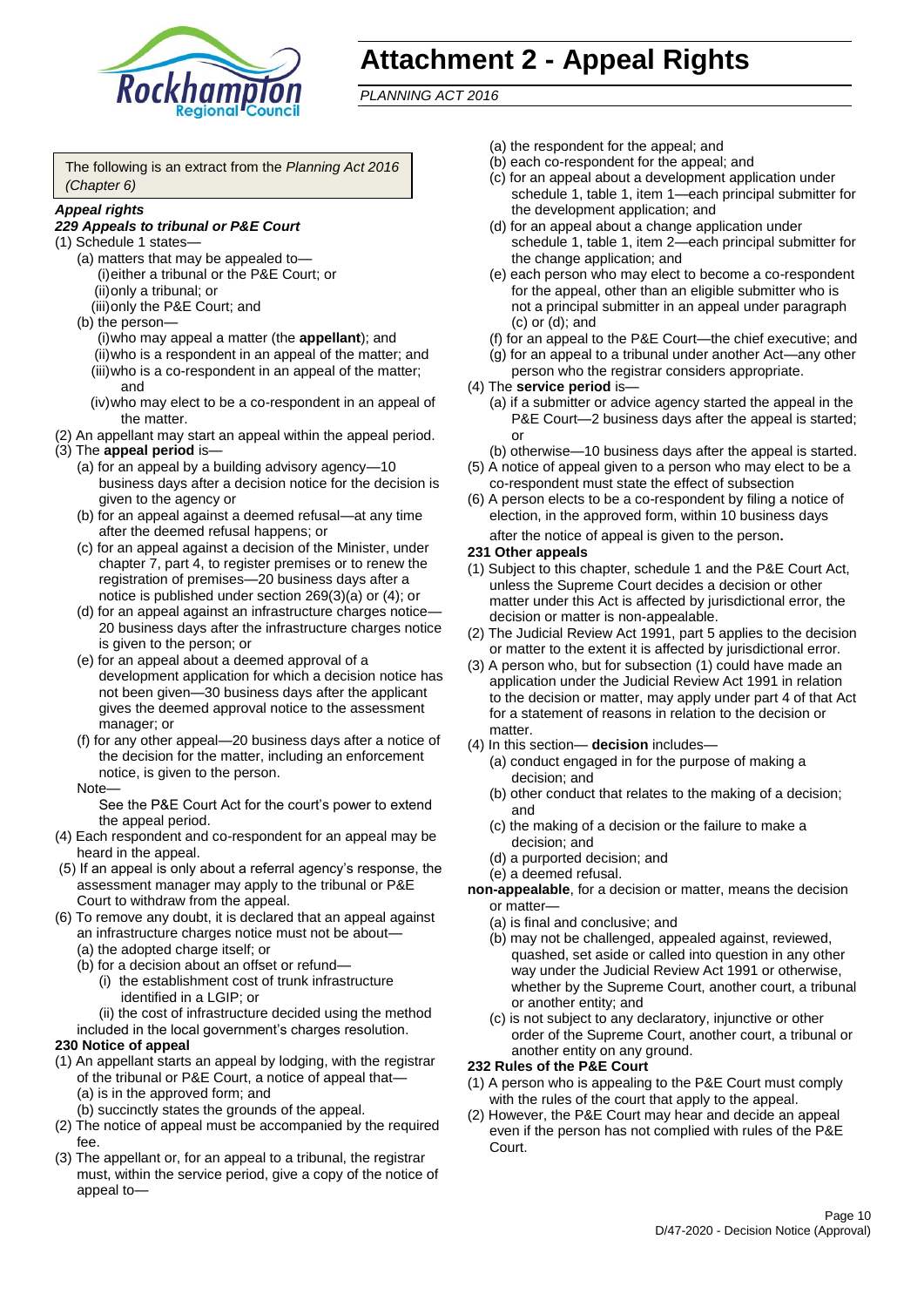

## **Appeal Rights**

*PLANNING ACT 2016*

## **Schedule 1**

#### **Appeals section 229 1 Appeal rights and parties to appeals**

- (1) Table 1 states the matters that may be appealed to—(a) the P&E court; or (b) a tribunal.
- (2) However, table 1 applies to a tribunal only if the matter involves—
	- (a) the refusal, or deemed refusal of a development application, for—
	- (i) a material change of use for a classified building; or
	- (ii) operational work associated with building work, a retaining wall, or a tennis court; or
	- (b) a provision of a development approval for—
	- (i) a material change of use for a classified building; or
- (ii) operational work associated with building work, a retaining wall, or a tennis court; or
	- (c) if a development permit was applied for—the decision to give a preliminary approval for— (i) a material change of use for a classified building; or
	- (ii) operational work associated with building work, a retaining wall, or a tennis court; or
	- (d) a development condition if—
		- (i) the development approval is only for a material change of use that involves the use of a building classified under the Building Code as a class 2 building; and
		- (ii) the building is, or is proposed to be, not more than 3 storeys; and
		- (iii) the proposed development is for not more than 60 sole-occupancy units; or
	- (e) a decision for, or a deemed refusal of, an extension application for a development approval that is only for a material change of use of a classified building; or
	- (f) a decision for, or a deemed refusal of, a change application for a development approval that is only for a material change of use of a classified building; or
	- (g) a matter under this Act, to the extent the matter relates to—
		- (i) the Building Act, other than a matter under that Act that may or must be decided by the Queensland Building and Construction Commission; or
		- (ii) the Plumbing and Drainage Act, part 4 or 5; or
	- (h) a decision to give an enforcement notice in relation to a matter under paragraphs (a) to (g); or
	- (i) a decision to give an infrastructure charges notice; or
	- (j) the refusal, or deemed refusal, of a conversion application; or
	- (k) a matter that, under another Act, may be appealed to the tribunal; or
	- (l) a matter prescribed by regulation.
- (3) Also, table 1 does not apply to a tribunal if the matter

involves—

- (a) for a matter in subsection  $(2)(a)$  to  $(d)$ 
	- (i) a development approval for which the development application required impact assessment; and
	- (ii) a development approval in relation to which the assessment manager received a properly made submission for the development application; or
- (b) a provision of a development approval about the identification or inclusion, under a variation approval, of a matter for the development.
- (4) Table 2 states the matters that may be appealed only to the P&E Court.
- (5) Table 3 states the matters that may be appealed only to the tribunal.
- (6) In each table—
	- (a) column 1 states the appellant in the appeal; and
	- (b) column 2 states the respondent in the appeal; and
	- (c) column 3 states the co-respondent (if any) in the appeal; and
	- (d) column 4 states the co-respondents by election (if any) in the appeal.
- (7) If the chief executive receives a notice of appeal under section 230(3)(f), the chief executive may elect to be a corespondent in the appeal.

| Table 1<br>Appeals to the P&E Court and, for certain matters, to a tribunal                                                                                                                                                                                                                                                                    |                                                          |                        |                                |  |  |  |
|------------------------------------------------------------------------------------------------------------------------------------------------------------------------------------------------------------------------------------------------------------------------------------------------------------------------------------------------|----------------------------------------------------------|------------------------|--------------------------------|--|--|--|
| 1. Development applications<br>An appeal may be made against-<br>(a) the refusal of all or part of the development application; or<br>(b) the deemed refusal of the development application; or<br>(c) a provision of the development approval; or<br>(d) if a development permit was applied for-the decision to give a preliminary approval. |                                                          |                        |                                |  |  |  |
| Column 1                                                                                                                                                                                                                                                                                                                                       | Column 2                                                 | Column 3               | Column 4                       |  |  |  |
| Appellant                                                                                                                                                                                                                                                                                                                                      | Co-respondent<br>Co-respondent by election<br>Respondent |                        |                                |  |  |  |
| (if any)<br>$($ if any $)$                                                                                                                                                                                                                                                                                                                     |                                                          |                        |                                |  |  |  |
| The applicant                                                                                                                                                                                                                                                                                                                                  | The assessment                                           | If the appeal is about | 1 A concurrence agency that is |  |  |  |
| not a co-respondent<br>a concurrence<br>manager                                                                                                                                                                                                                                                                                                |                                                          |                        |                                |  |  |  |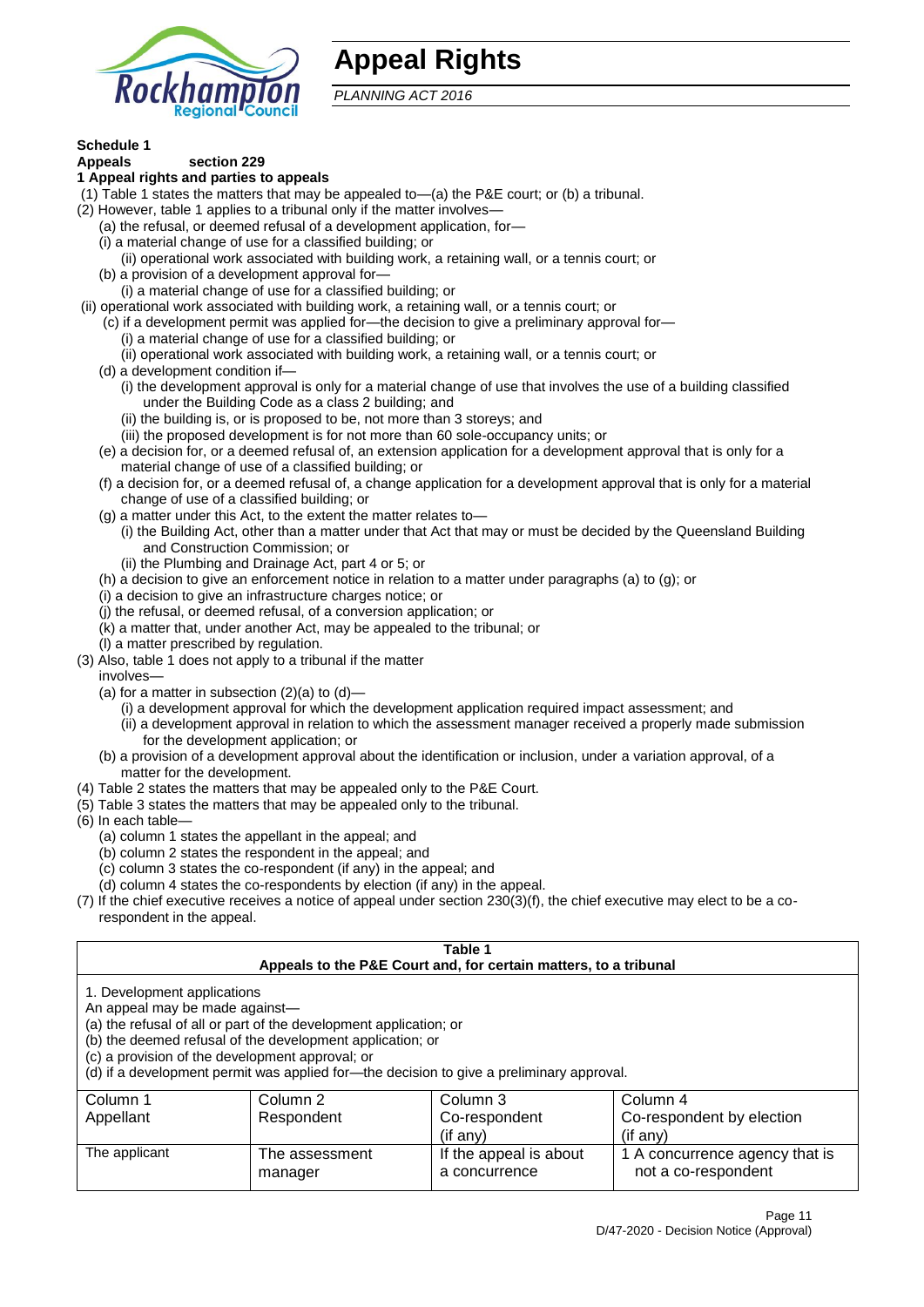| Table 1<br>Appeals to the P&E Court and, for certain matters, to a tribunal                                                                                                                                          |                                   |                                                                 |                                                                                                                                                                                                                                                                                                                                                 |
|----------------------------------------------------------------------------------------------------------------------------------------------------------------------------------------------------------------------|-----------------------------------|-----------------------------------------------------------------|-------------------------------------------------------------------------------------------------------------------------------------------------------------------------------------------------------------------------------------------------------------------------------------------------------------------------------------------------|
|                                                                                                                                                                                                                      |                                   | agency's referral<br>response-the<br>concurrence agency         | 2 If a chosen Assessment<br>manager is the respondent-<br>the prescribed assessment<br>manager<br>3 Any eligible advice agency for<br>the application<br>4 Any eligible submitter for the<br>application                                                                                                                                        |
| 2. Change applications<br>An appeal may be made against-<br>(b) a deemed refusal of a change application.                                                                                                            |                                   |                                                                 | (a) a responsible entity's decision for a change application, other than a decision made by the P&E court; or                                                                                                                                                                                                                                   |
| Column 1<br>Appellant                                                                                                                                                                                                | Column <sub>2</sub><br>Respondent | Column 3<br>Co-respondent<br>(if any)                           | Column 4<br>Co-respondent by election<br>(if any)                                                                                                                                                                                                                                                                                               |
| 1 The applicant<br>2 If the responsible<br>entity is the<br>assessment<br>manager-an<br>affected entity that<br>gave a pre-request<br>notice or response<br>notice                                                   | The responsible<br>entity         | If an affected entity<br>starts the appeal-the<br>applicant     | 1 A concurrence agency for the<br>development application<br>2 If a chosen assessment<br>manager is the respondent-<br>the prescribed assessment<br>manager<br>3 A private certifier for the<br>development application<br>4 Any eligible advice agency for<br>the change application<br>5 Any eligible submitter for the<br>change application |
| 3. Extension applications<br>An appeal may be made against-<br>(a) the assessment manager's decision about an extension application; or<br>(b) a deemed refusal of an extension application.                         |                                   |                                                                 |                                                                                                                                                                                                                                                                                                                                                 |
| Column 1<br>Appellant                                                                                                                                                                                                | Column <sub>2</sub><br>Respondent | Column 3<br>Co-respondent<br>(if any)                           | Column 4<br>Co-respondent by election<br>(if any)                                                                                                                                                                                                                                                                                               |
| 1 The applicant<br>1<br>$\overline{2}$<br>For a matter other<br>than a deemed<br>refusal of an<br>extension<br>application $-$ a<br>concurrence<br>agency, other than<br>the chief executive,<br>for the application | The assessment<br>manager         | If a concurrence<br>agency starts the<br>appeal - the applicant | If a chosen assessment<br>manager is the respondent – the<br>prescribed assessment manager                                                                                                                                                                                                                                                      |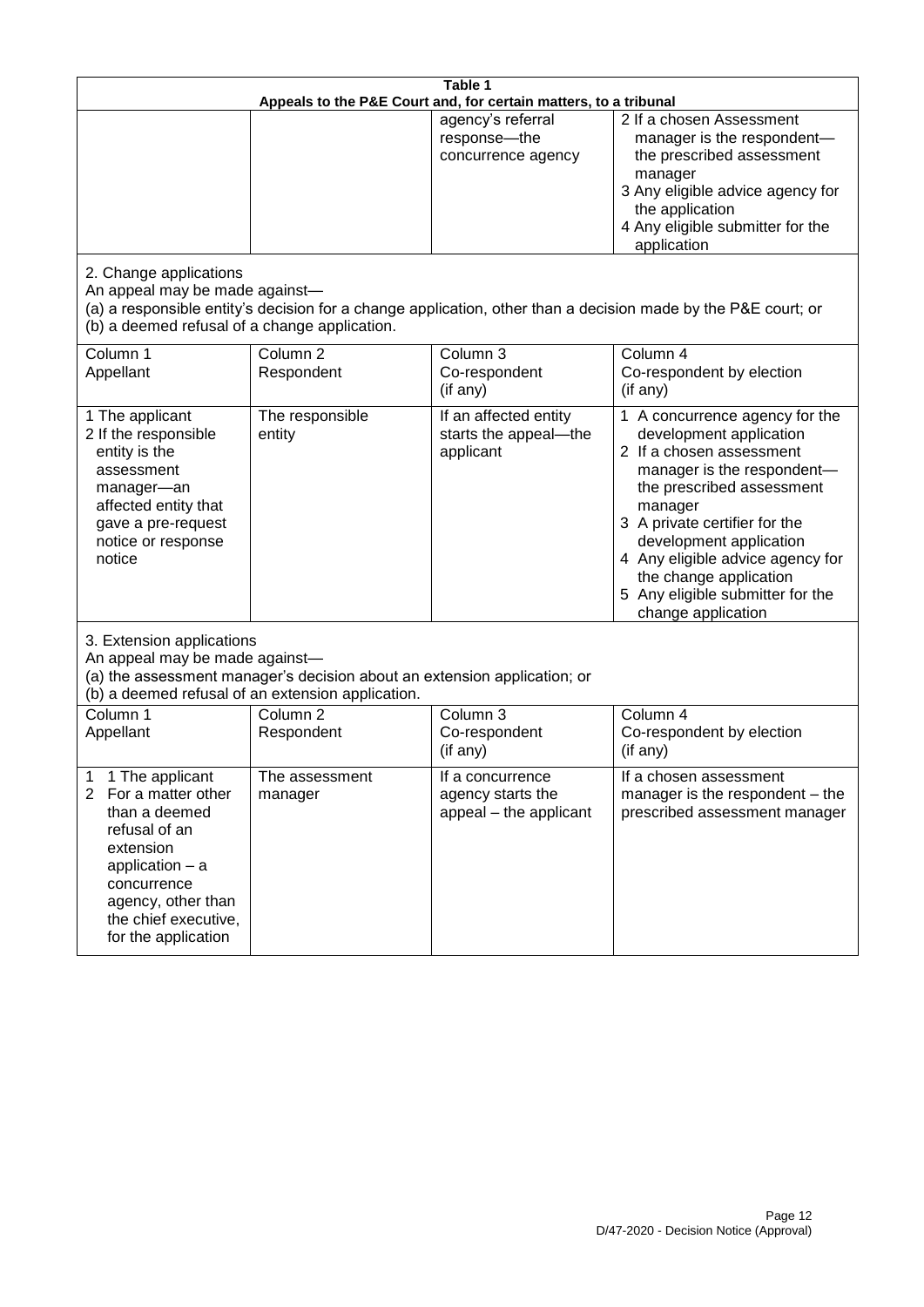#### **Table 1 Appeals to the P&E Court and, for certain matters, to a tribunal**

4. Infrastructure charges notices

- An appeal may be made against an infrastructure charges notice on 1 or more of the following grounds
- a) The notice involved an error relating to
	- (i) The application of the relevant adopted charge; or
- Examples of errors in applying an adopted charge
	- The incorrect application of gross floor area for a non-residential development
	- Applying an incorrect 'use category', under a regulation, to the development
	- (i) The working out of extra demands, for section 120; or
	- (ii) An offset or refund; or
- b) The was no decision about an offset or refund; or
- c) If the infrastructure charges notice states a refund will be given the timing for giving the refund; or
- d) The amount of the charge is so unreasonable that no reasonable relevant local government could have

## imposed the amount.

| Column 1<br>Appellant                                    | Column 2<br>Respondent                                                    | Column 3<br>Co-respondent<br>(if any) | Column 4<br>Co-respondent by election<br>(if any) |
|----------------------------------------------------------|---------------------------------------------------------------------------|---------------------------------------|---------------------------------------------------|
| The person given the<br>Infrastructure charges<br>notice | The local government<br>that gave the<br>infrastructure charges<br>notice |                                       |                                                   |

5. Conversion applications

An appeal may be made against—

(a) the refusal of a conversion application; or

(b) a deemed refusal of a conversion application.

| Column 1      | Column 2                | Column 3       | Column 4                  |
|---------------|-------------------------|----------------|---------------------------|
| Appellant     | Respondent              | Co-respondent  | Co-respondent by election |
|               |                         | $($ if any $)$ | $($ if any $)$            |
| The applicant | The local government    |                |                           |
|               | to which the conversion |                |                           |
|               | application was made    |                |                           |

6. Enforcement notices

An appeal may be made against the decision to give an enforcement notice.

| Column 1<br>Column 4<br>Column 2<br>Column 3<br>Co-respondent<br>Co-respondent by election<br>Appellant<br>Respondent<br>(if any)<br>(if any)<br>The enforcement<br>If the enforcement authority is<br>The person given the<br>not the local government for<br>enforcement notice<br>authority<br>the offence is alleged to have<br>happened-the local |  |                                   |
|--------------------------------------------------------------------------------------------------------------------------------------------------------------------------------------------------------------------------------------------------------------------------------------------------------------------------------------------------------|--|-----------------------------------|
|                                                                                                                                                                                                                                                                                                                                                        |  |                                   |
|                                                                                                                                                                                                                                                                                                                                                        |  |                                   |
|                                                                                                                                                                                                                                                                                                                                                        |  |                                   |
| government                                                                                                                                                                                                                                                                                                                                             |  | the premises in relation to which |

#### **Table 2 Appeals to the P&E Court only**

1. Appeals from tribunal

An appeal may be made against a decision of a tribunal, other than a decision under

section 252, on the ground of—

(a) an error or mistake in law on the part of the tribunal; or

(b) jurisdictional error.

| Column 1<br>Appellant                             | Column 2<br>Respondent                                    | Column 3<br>Co-respondent<br>$($ if any $)$ | Column 4<br>Co-respondent by election<br>(if any) |
|---------------------------------------------------|-----------------------------------------------------------|---------------------------------------------|---------------------------------------------------|
| A party to the<br>proceedings for the<br>decision | The other party to the<br>proceedings for the<br>decision | ۰                                           |                                                   |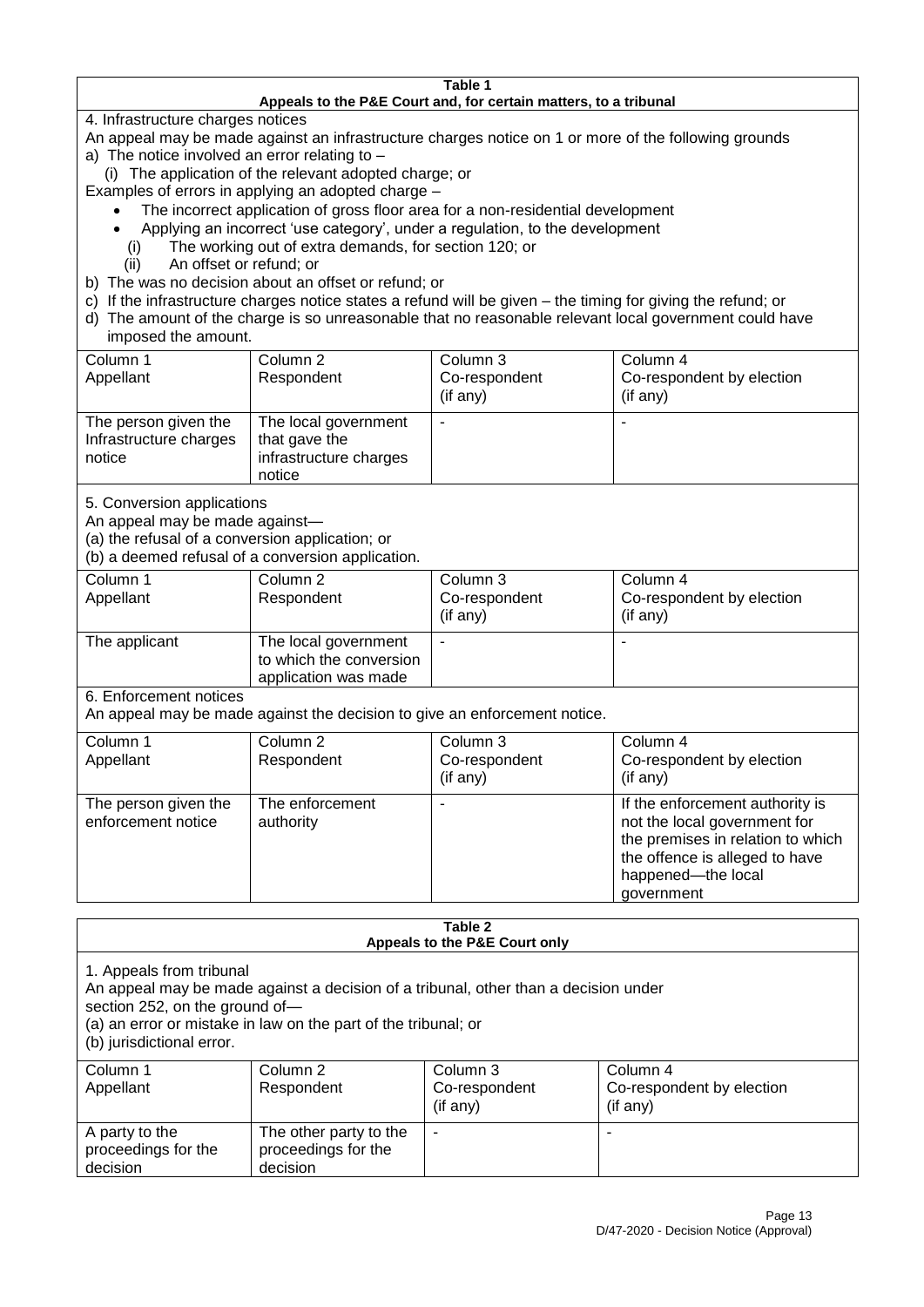#### **Table 2 Appeals to the P&E Court only**

2. Eligible submitter appeals

An appeal may be made against the decision to give a development approval, or an approval for a change application, to the extent that the decision relates to—

(a) any part of the development application for the development approval that required impact assessment; or (b) a variation request.

| Column 1<br>Appellant                                                                                                                                                                                                                                                                                                                                                                                              | Column <sub>2</sub><br>Respondent                                                                                          | Column 3<br>Co-respondent<br>(if any)                                                                                   | Column 4<br>Co-respondent by election<br>(if any)    |
|--------------------------------------------------------------------------------------------------------------------------------------------------------------------------------------------------------------------------------------------------------------------------------------------------------------------------------------------------------------------------------------------------------------------|----------------------------------------------------------------------------------------------------------------------------|-------------------------------------------------------------------------------------------------------------------------|------------------------------------------------------|
| 1 For a development<br>application-an<br>eligible submitter for<br>the development<br>application<br>2 For a change<br>application-an<br>eligible submitter for<br>the change<br>application                                                                                                                                                                                                                       | 1 For a development<br>application-the<br>assessment<br>manager<br>2 For a change<br>application-the<br>responsible entity | 1 The applicant<br>2 If the appeal is<br>about a concurrence<br>agency's referral<br>response-the<br>concurrence agency | Another eligible<br>submitter for the<br>application |
| 3. Eligible submitter and eligible advice agency appeals<br>An appeal may be made against a provision of a development approval, or failure to<br>include a provision in the development approval, to the extent the matter relates to-<br>(a) any part of the development application or the change application, for the development approval, that<br>required impact assessment; or<br>(b) a variation request. |                                                                                                                            |                                                                                                                         |                                                      |
| Column 1<br>Appellant                                                                                                                                                                                                                                                                                                                                                                                              | Column <sub>2</sub><br>Respondent                                                                                          | Column 3<br>Co-respondent<br>(if any)                                                                                   | Column 4<br>Co-respondent by election<br>(if any)    |

|                                                                                                                                                                                                                                                                                               |                                                                                                                               | (II aliy)                                                                                                               | (ii aliy)                                         |
|-----------------------------------------------------------------------------------------------------------------------------------------------------------------------------------------------------------------------------------------------------------------------------------------------|-------------------------------------------------------------------------------------------------------------------------------|-------------------------------------------------------------------------------------------------------------------------|---------------------------------------------------|
| 1 For a development<br>application-an<br>eligible submitter for<br>the development<br>application<br>2 For a change<br>application-an<br>eligible submitter for<br>the change<br>application<br>3 An eligible advice<br>agency for the<br>development<br>application or<br>change application | 1 For a development<br>application----the<br>assessment<br>manager<br>2 For a change<br>application-the<br>responsible entity | 1 The applicant<br>2 If the appeal is<br>about a concurrence<br>agency's referral<br>response—the<br>concurrence agency | Another eligible submitter for the<br>application |

4. Compensation claims

An appeal may be made against—

(a) a decision under section 32 about a compensation claim; or

(b) a decision under section 265 about a claim for compensation; or

(c) a deemed refusal of a claim under paragraph (a) or (b).

| Column 1               | Column 2            | Column 3      | Column 4                  |  |  |
|------------------------|---------------------|---------------|---------------------------|--|--|
| Appellant              | Respondent          | Co-respondent | Co-respondent by election |  |  |
|                        |                     | (if any)      | (if any)                  |  |  |
| A person dissatisfied  | The local           |               |                           |  |  |
| with the decision      | government to which |               |                           |  |  |
| the claim was made     |                     |               |                           |  |  |
| 5. Registered premises |                     |               |                           |  |  |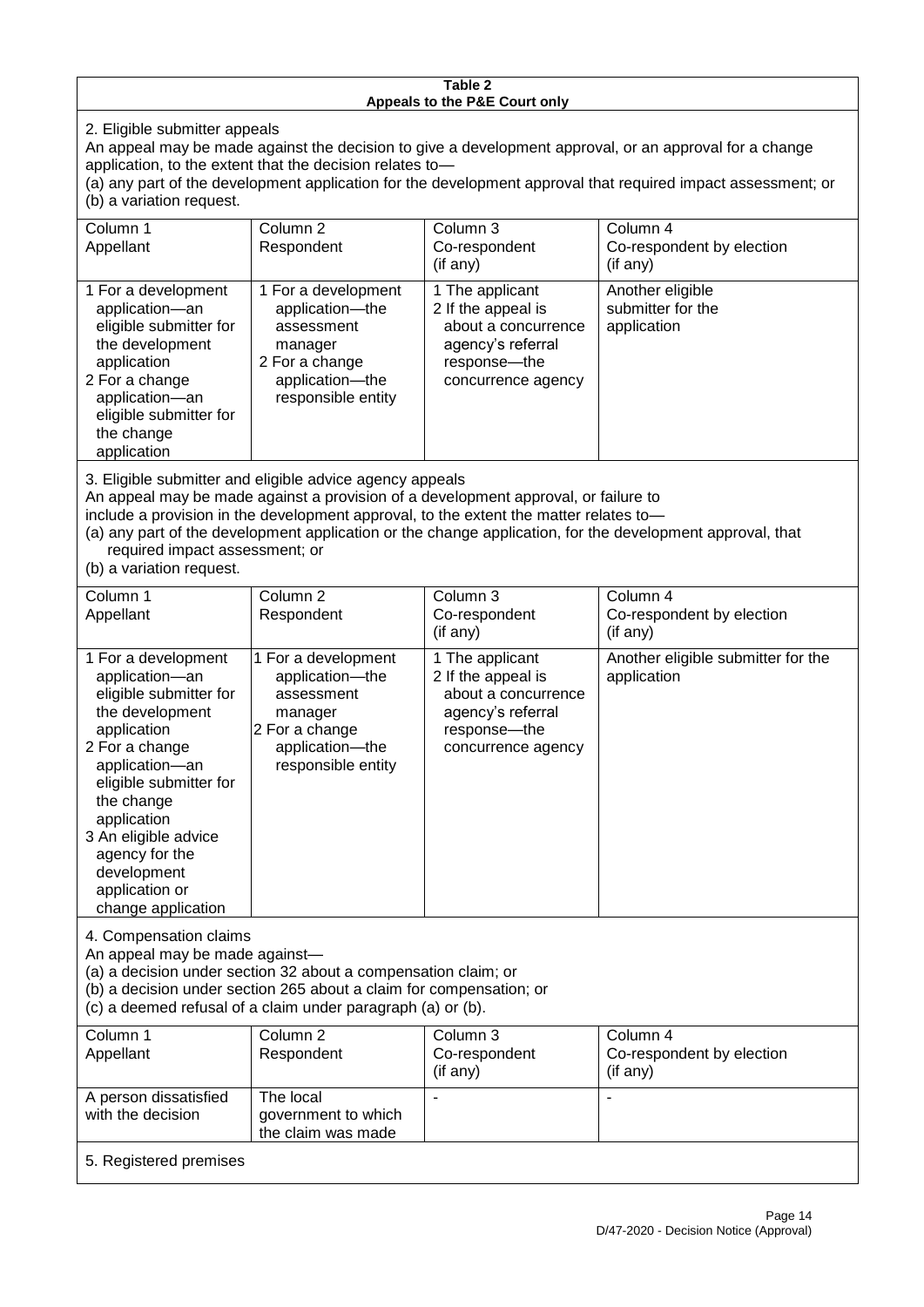| Table 2                                                                                                                                                                                                                                                                                                              |                                   |                                                  |                                                                                                                                                                             |  |
|----------------------------------------------------------------------------------------------------------------------------------------------------------------------------------------------------------------------------------------------------------------------------------------------------------------------|-----------------------------------|--------------------------------------------------|-----------------------------------------------------------------------------------------------------------------------------------------------------------------------------|--|
| Appeals to the P&E Court only<br>An appeal may be made against a decision of the Minister under chapter 7, part 4.                                                                                                                                                                                                   |                                   |                                                  |                                                                                                                                                                             |  |
| Column 1<br>Appellant                                                                                                                                                                                                                                                                                                | Column <sub>2</sub><br>Respondent | Column 3<br>Co-respondent<br>(if any)            | Column 4<br>Co-respondent by election<br>(if any)                                                                                                                           |  |
| 1 A person given a<br>decision notice about<br>the decision<br>2 If the decision is to<br>register premises or<br>renew the<br>registration of<br>premises-an owner<br>or occupier of<br>premises in the<br>affected area for the<br>registered premises<br>who is dissatisfied<br>with the decision                 | The Minister                      | $\blacksquare$                                   | If an owner or occupier starts the<br>appeal - the owner of the<br>registered premises                                                                                      |  |
| 6. Local laws<br>An appeal may be made against a decision of a local government, or conditions applied,<br>under a local law about-<br>(a) the use of premises, other than a use that is the natural and ordinary consequence of prohibited<br>development; or<br>(b) the erection of a building or other structure. |                                   |                                                  |                                                                                                                                                                             |  |
| Column 1<br>Appellant                                                                                                                                                                                                                                                                                                | Column <sub>2</sub><br>Respondent | Column <sub>3</sub><br>Co-respondent<br>(if any) | Column 4<br>Co-respondent by election<br>(if any)                                                                                                                           |  |
| A person who-<br>(a) applied for the<br>decision; and<br>(b) is dissatisfied with<br>the decision or<br>conditions.                                                                                                                                                                                                  | The local government              | $\overline{\phantom{a}}$                         |                                                                                                                                                                             |  |
|                                                                                                                                                                                                                                                                                                                      |                                   | Table 3<br>Appeals to the tribunal only          |                                                                                                                                                                             |  |
| 1. Building advisory agency appeals<br>An appeal may be made against giving a development approval for building work to the extent the building<br>work required code assessment against the building assessment provisions.                                                                                         |                                   |                                                  |                                                                                                                                                                             |  |
| Column 1<br>Appellant                                                                                                                                                                                                                                                                                                | Column <sub>2</sub><br>Respondent | Column <sub>3</sub><br>Co-respondent<br>(if any) | Column 4<br>Co-respondent by election<br>(if any)                                                                                                                           |  |
| A building advisory<br>agency for the<br>development application<br>related to the approval                                                                                                                                                                                                                          | The assessment<br>manager         | The applicant                                    | 1 A concurrence agency for the<br>development application<br>related to the approval<br>2 A private certifier for the<br>development application<br>related to the approval |  |
| 3. Certain decisions under the Building Act and the Plumbing and Drainage Act<br>An appeal may be made against a decision under-<br>(a) the Building Act, other than a decision made by the Queensland Building and Construction Commission; or<br>(b) the Plumbing and Drainage Act, part 4 or 5.                   |                                   |                                                  |                                                                                                                                                                             |  |
| Column 1<br>Appellant                                                                                                                                                                                                                                                                                                | Column <sub>2</sub><br>Respondent | Column 3<br>Co-respondent<br>(if any)            | Column 4<br>Co-respondent by election<br>(if any)                                                                                                                           |  |